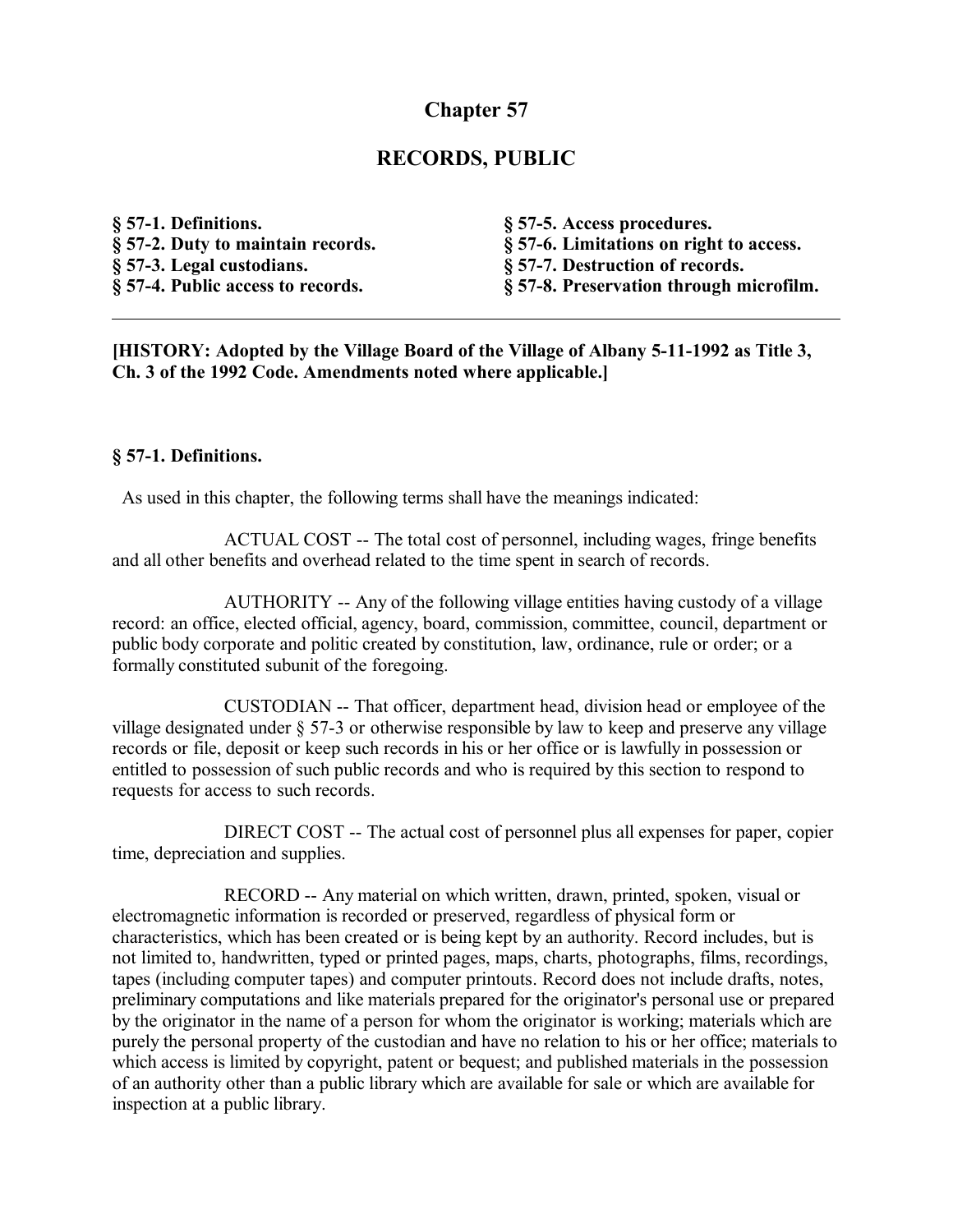#### **§ 57-2. Duty to maintain records.**

A. Except as provided under 57-7, each officer and employee of the village shall safely keep and preserve all records received from his or her predecessor or other persons and required by law to be filed, deposited or kept in his or her office or which are in the lawful possession or control of the officer or employee or his or her deputies or to the possession or control of which he or she or they may be lawfully entitled as such officers or employees.

B. Upon the expiration of an officer's term of office or an employee's term of employment, or whenever the office or position of employment becomes vacant, each such officer or employee shall deliver to his or her successor all records then in his or her custody, and the successor shall receipt therefor to the officer or employee, who shall file said receipt with the Village Clerk-Treasurer. If a vacancy occurs before a successor is selected or qualifies, such records shall be delivered to and receipted for by the Village Clerk-Treasurer, on behalf of the successor, to be delivered to such successor upon the latter's receipt.

### **§ 57-3. Legal custodians.**

A. Each elected official is the legal custodian of his or her records and the records of his or her office, but the official may designate the Village Clerk-Treasurer to act as the legal custodian.

B. Unless provided in Subsection C, the Village Clerk-Treasurer or the Village Clerk-Treasurer's designee shall act as legal custodian for the village and for any committees, commissions, boards or other authorities created by ordinance or resolution of the Village Board. The following offices or authorities shall have as a legal custodian of records the individual so named:

| <b>Authority</b>                                     | <b>Designated Legal Custodian</b> |
|------------------------------------------------------|-----------------------------------|
| General village records<br>(including Board records) | Village Clerk-Treasurer           |
| Fire Department                                      | Fire Chief                        |
| Police Department                                    | Chief of Police                   |

C. For every authority not specified in Subsections A and B, the authority's chief administrative officer is the legal custodian for the authority, but the officer may designate an employee of his or her staff to act as the legal custodian.

D. Each legal custodian shall name a person to act as legal custodian in his or her absence or in the absence of his or her designee, and each legal custodian shall send notice of the designated deputy to the Village Clerk-Treasurer.

E. The Village Clerk-Treasurer shall establish criteria for establishing the records system and shall cause the department/office records system to be reviewed on an annual basis.

### **§ 57-4. Public access to records.**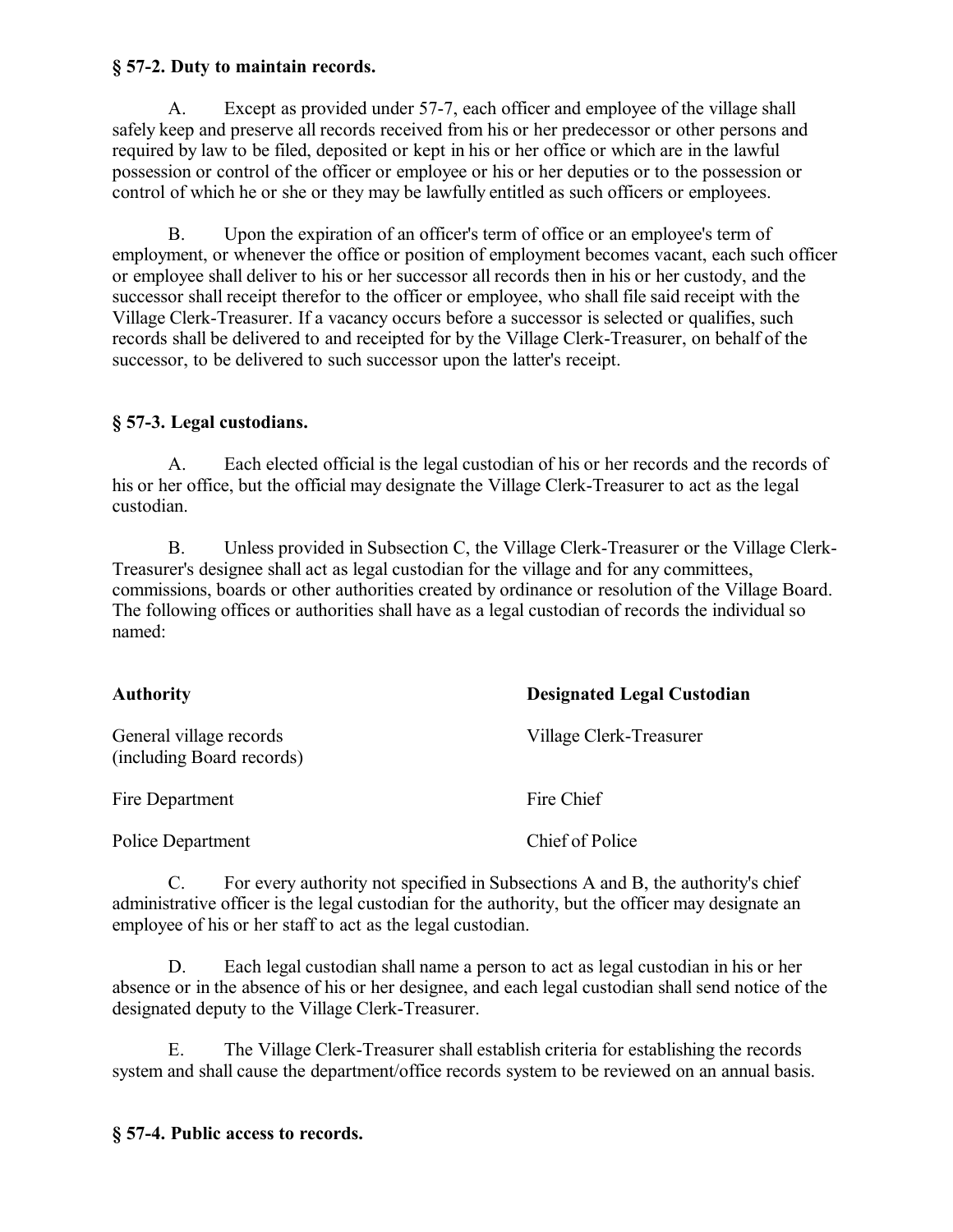A. Except as provided in § 57-6, any person has a right to inspect a record and to make or receive a copy of any record as provided in W.S.A. s. 19.35(1).

B. Records will be available for inspection and copying during all regular office hours.

C. If regular office hours are not maintained at the location where records are kept, the records will be available for inspection and copying upon at least 48 hours' advance notice of intent to inspect or copy.

D. A requestor shall be permitted to use facilities comparable to those available to village employees to inspect, copy or abstract a record.

E. The legal custodian may require supervision during inspection or may impose other reasonable restrictions on the manner of access to an original record if the record is irreplaceable or easily damaged.

F. A requestor shall be charged a fee of \$0.10 to defray the cost of copying records.

(1) If the form of a written record does not permit copying, the actual and necessary cost of photographing and photographic processing shall be charged.

(2) The actual full cost of providing a copy of other records not in printed form on paper, such as films, computer printouts and audiotapes and videotapes, may be charged.

(3) If mailing or shipping is necessary, the actual cost thereof shall also be charged.

(4) There shall be no charge for locating a record unless the actual cost therefor exceeds \$50, in which case the actual cost shall be determined by the legal custodian and billed to the requestor.

(5) The legal custodian shall estimate the cost of all applicable fees and shall require a cash deposit adequate to assure payment, if such estimate exceeds \$5.

(6) Elected and appointed officials of the village shall not be required to pay for public records they may reasonably require for the proper performance of their official duties.

(7) The legal custodian may provide copies of a record without charge or at a reduced charge where he or she determines that waiver or reduction of the fee is in the public interest.

G. Pursuant to W.S.A. s. 19.34, and the guidelines therein listed, each authority shall adopt, prominently display and make available for inspection and copying at its offices, for the guidance of the public, a notice containing a description of its organization and the established times and places at which the legal custodian from whom and the methods whereby the public may obtain information and access to records in its custody, make requests for records or obtain copies of records, and the costs thereof. This subsection does not apply to members of the Village Board.

# **§ 57-5. Access procedures.**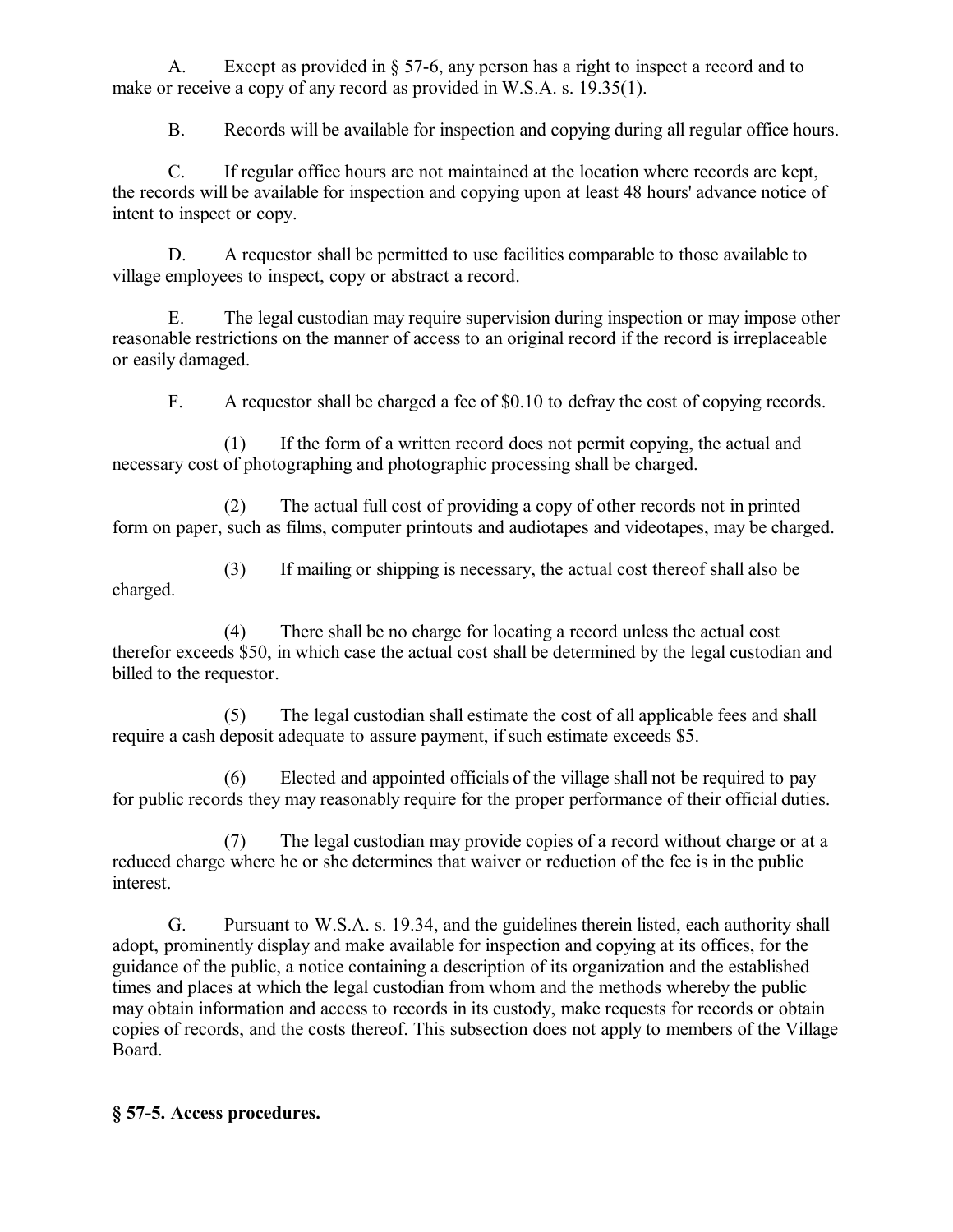A. A request to inspect or copy a record shall be made to the legal custodian. A request shall be deemed sufficient if it reasonably describes the requested record or the information requested. However, a request for a record without a reasonable limitation as to subject matter or length of time represented by the record does not constitute a sufficient request. A request may be made orally, but a request must be in writing before an action to enforce the request is commenced under W.S.A. s. 19.37. Except as provided below, no request may be refused because the person making the request is unwilling to be identified or to state the purpose of the request. No request may be refused because the request is received by mail, unless prepayment of a fee is required under  $\S$  57-4F(6). A requestor may be required to show acceptable identification whenever the requested record is kept at a private residence or whenever security reasons or federal law or regulations so require.

B. Each custodian, upon request for any record, shall, as soon as practicable and without delay, either fill the request or notify the requestor of the authority's determination to deny the request, in whole or in part, and the reasons therefor. If the legal custodian, after conferring with the Village Attorney, determines that a written request is so general as to be unduly time-consuming, the party making the request may first be required to itemize his or her request in a manner which would permit reasonable compliance.

C. A request for a record may be denied as provided in  $\S 57-6$ . If a request is made orally, the request may be denied orally unless a demand for a written statement of the reasons denying the request is made by the requestor within five business days of the oral denial. If a written request is denied, in whole or in part, the requestor shall receive a written statement of the reasons for denying the request. Every written denial of a request shall inform the requestor that, if the request for the record was made in writing, then the determination is subject to review upon petition for a writ of mandamus under W.S.A. s. 19.37(1) or upon application to the Attorney General or a District Attorney.

# **§ 57-6. Limitations on right to access.**

A. As provided in W.S.A. s. 19.36, the following records are exempt from inspection under this chapter:

(1) Records specifically exempted from disclosure by state or federal law or authorized to be exempted from disclosure by state law.

(2) Any record relating to investigative information obtained for law enforcement purposes if federal law or regulations require exemption from disclosure or if exemption from disclosure is a condition to receipt of aids by the state.

(3) Computer programs and files, although the material used as input for a computer program/file or the material produced as a product of the computer program is subject to inspection.

(4) Pursuant to W.S.A. s. 905.08, a record or any portion of a record containing information qualifying as a common law trade secret. "Trade secrets" are defined as unpatented, secret, commercially valuable plans, appliances, formulas or processes which are used for making, preparing, compounding, treating or processing articles, materials or information which are obtained from a person and which are generally recognized as confidential.

(5) Contractors' records.[1](#page-3-0)

<span id="page-3-0"></span><sup>&</sup>lt;sup>1</sup> Editor's Note: Added at time of adoption of Code (see Ch. 1, General Provisions, Art. I).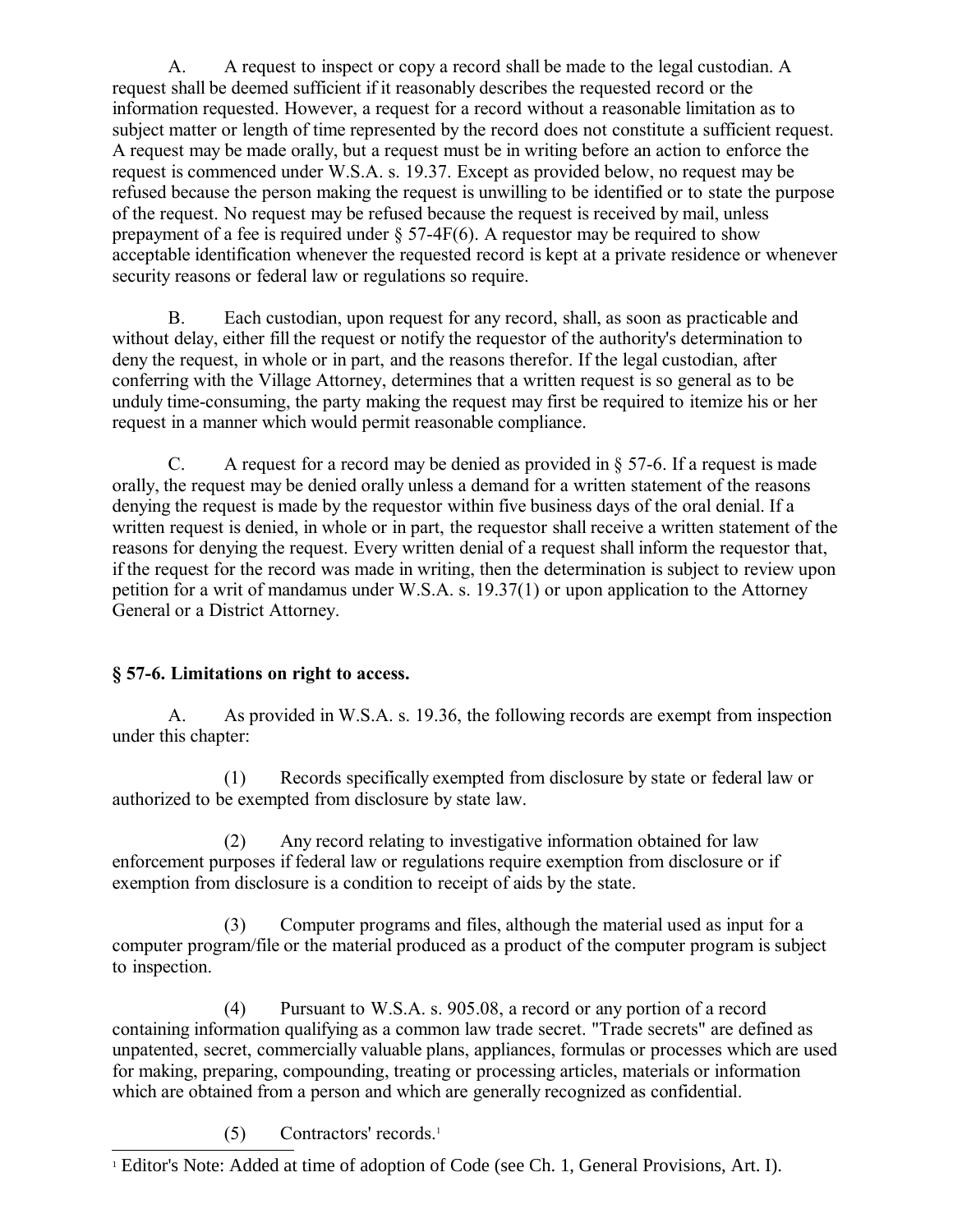- (6) Identities of applicants for public positions.[2](#page-4-0)
- (7) Identities of law enforcement informants.[3](#page-4-1)
- (8) Records of plans or specifications for state buildings.[4](#page-4-2)

B. As provided by W.S.A. s. 43.30, public library circulation records are exempt from inspection under this section.

C. In responding to a request for inspection or copying of a record which is not specifically exempt from disclosure, the legal custodian, after conferring with the Village Attorney, may deny the request, in whole or in part, only if he or she determines that the harm to the public interest resulting from disclosure would outweigh the public interest in full access to the requested record. Examples of matters for which disclosure may be refused include, but are not limited to, the following:

(1) Records obtained under official pledges of confidentiality which were necessary and given in order to obtain the information contained in them.

(2) Pursuant to W.S.A. s. 19.85(1)(a), records of current deliberations after a quasi-judicial hearing.

(3) Pursuant to W.S.A. s. 19.85(1)(b) and (c), records of current deliberations concerning employment, dismissal, promotion, demotion, compensation, performance or discipline of any village officer or employee, or the investigation of charges against a village officer or employee, unless such officer or employee consents to such disclosure.

(4) Pursuant to W.S.A s. 19.85(1)(d), records concerning current strategy for crime detection or prevention.

(5) Pursuant to W.S.A. s. 19.85(1)(e), records of current deliberations or negotiations on the purchase of village property, investing of village funds or other village business whenever competitive or bargaining reasons require nondisclosure.

 $(6)$  Pursuant to W.S.A. s. 19.85(1)(f), financial, medical, social or personal histories or disciplinary data of specific persons which, if disclosed, would be likely to have a substantial adverse effect upon the reputation of any person referred to in such history or data.

(7) Pursuant to W.S.A. s. 19.85(1)(g), communications between legal counsel for the village and any officer, agent or employee of the village, when advice is being rendered concerning strategy with respect to current litigation in which the village or any of its officers, agents or employees is or is likely to become involved, or communications which are privileged under W.S.A. s. 905.03.

(8) Pursuant to W.S.A. s. 19.85(1)(h), requests for confidential written advice from an Ethics Board, and records advice given by such Ethics Board on such requests.

D. If a record contains information that may be made public and information that may not be made public, the custodian of the record shall provide the information that may be made

<span id="page-4-2"></span><span id="page-4-1"></span><span id="page-4-0"></span><sup>2</sup>Editor's Note: Added at time of adoption of Code (see Ch. 1, General Provisions, Art. I). <sup>3</sup> Editor's Note: Added at time of adoption of Code (see Ch. 1, General Provisions, Art. I). 4Editor's Note: Added at time of adoption of Code (see Ch. 1, General Provisions, Art. I).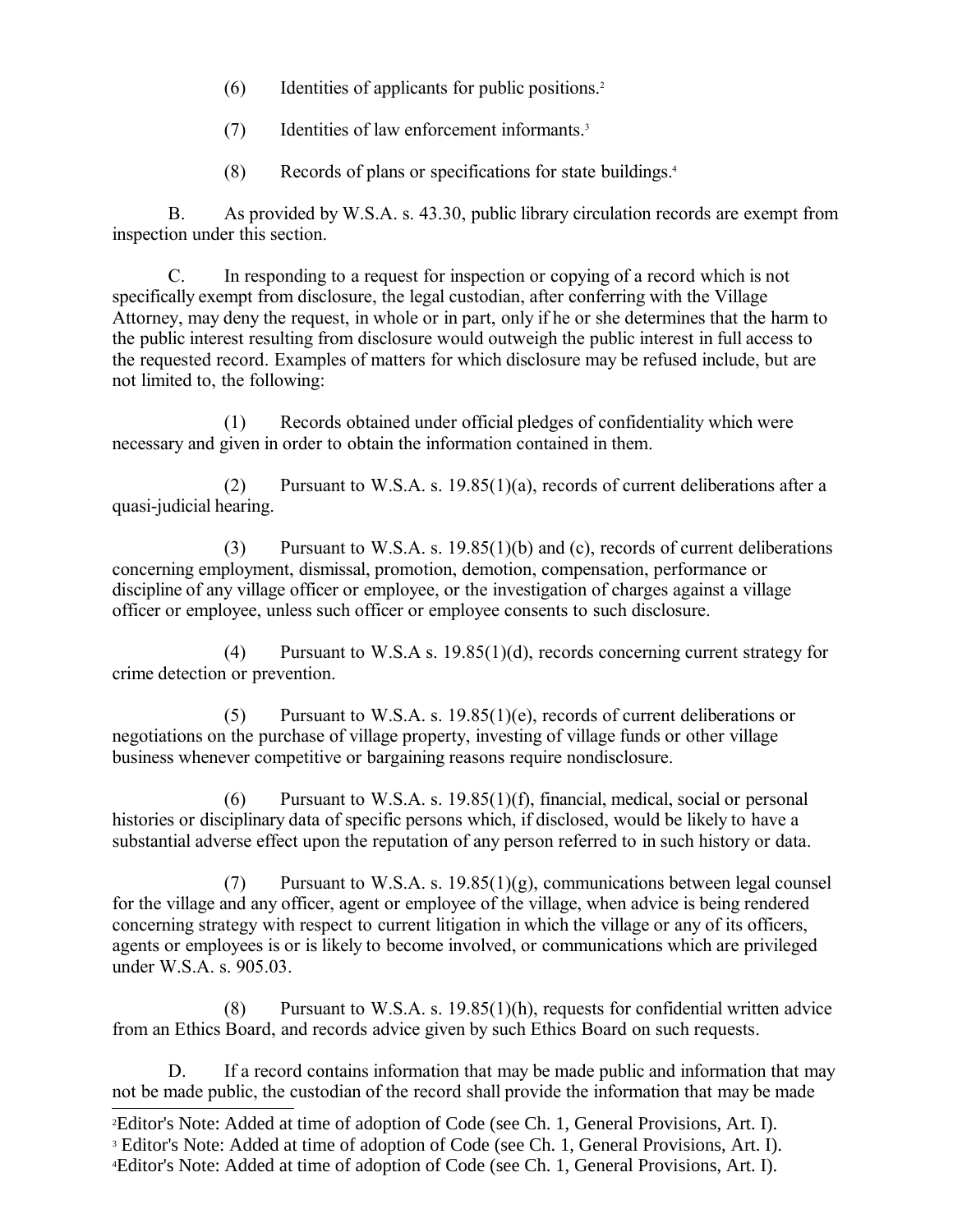public and delete the information that may not be made public from the record before release. The custodian shall confer with the Village Attorney prior to releasing any such record and shall follow the guidance of the Village Attorney when separating out the exempt material. If in the judgment of the custodian and the Village Attorney there is no feasible way to separate the exempt material from the nonexempt material without unreasonably jeopardizing nondisclosure of the exempt material, the entire record shall be withheld from disclosure.

## **§ 57-7. Destruction of records.**

A. Village officers may destroy the following nonutility financial records of which they are the legal custodians and which are considered obsolete after completion of any required audit by the Department of Revenue or an auditor licensed under W.S.A. ch. 442, but not less than seven years after payment or receipt of any sum involved in the particular transaction, unless a shorter period has been fixed by the State Public Records Board pursuant to W.S.A. s. 16.61(3) (e), and then after such shorter period:

- (1) Bank statements, deposit books, slips and stubs.
- (2) Bonds and coupons after maturity.
- (3) Canceled checks, duplicates and check stubs.
- (4) License and permit applications, stubs and duplicates.

(5) Payrolls and other time and employment records of personnel included under the Wisconsin Retirement Fund.

- (6) Receipt forms.
- (7) Special assessment records.

(8) Vouchers, requisitions, purchase orders and all other supporting documents pertaining thereto.

B. Village officers may destroy the following utility records of which they are the legal custodians and which are considered obsolete after completion of any required audit by the Bureau of Municipal Audit or an auditor licensed under W.S.A. ch. 442, subject to State Public Service Commission regulations, but not less than seven years after the record was effective, unless a shorter period has been fixed by the State Public Records Board pursuant to W.S.A. s. 16.61(3)(e), and then after such a shorter period, except that water stubs, receipts of current billings and customers' ledgers may be destroyed not less than two years after payment or receipt of the sum involved or the effective date of safe record:

- (1) Contracts and papers relating thereto.
- (2) Excavation permits.
- (3) Inspection records.

C. Village officers may destroy the following records of which they are the legal custodian and which are considered obsolete, but not less than seven years after the record was effective, unless another period has been set by statute, and then after such a period, or unless a